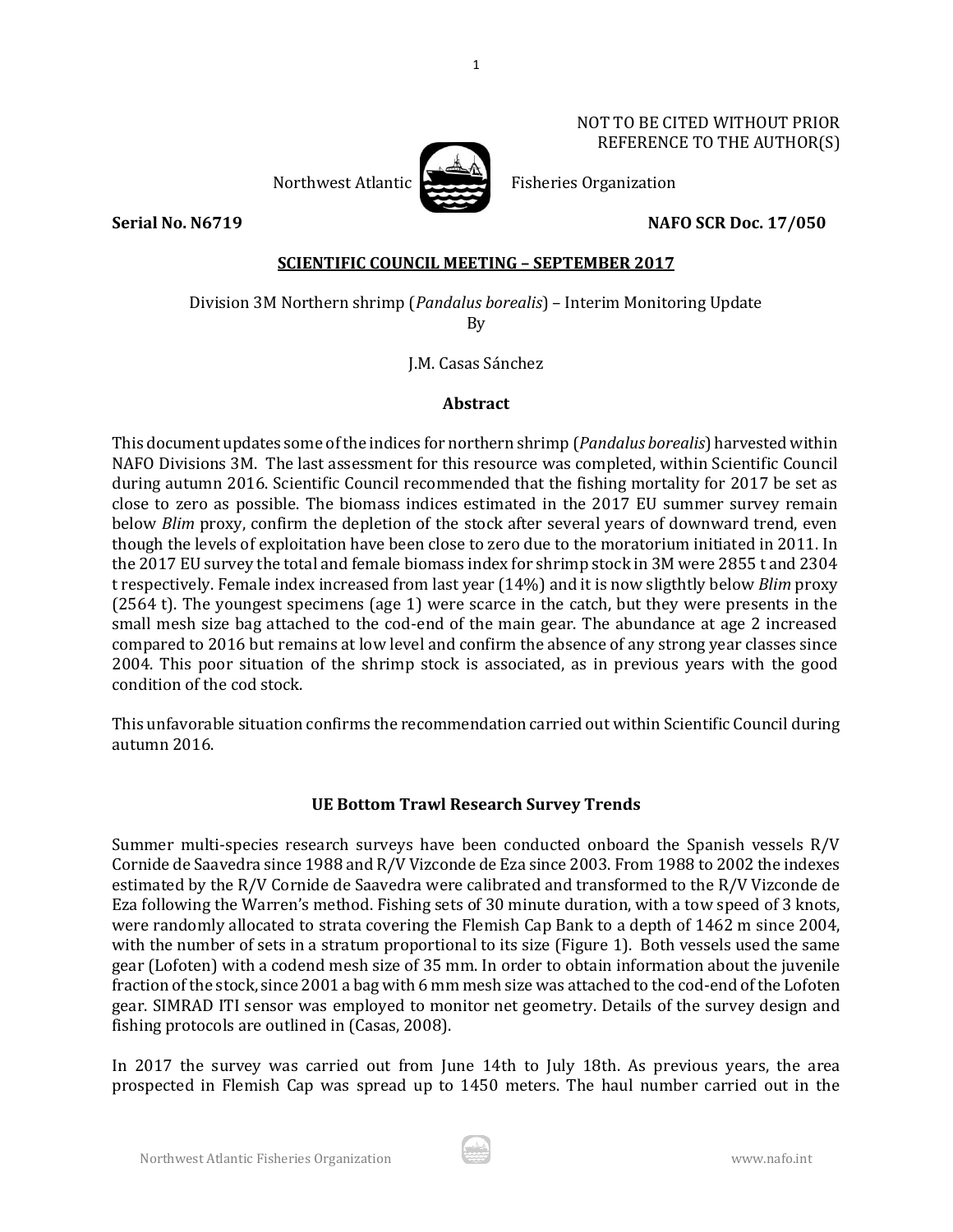traditional 19 strata with depths minor than 740 m. was of 120. The area with depths higher than 740 m. was sampled by means of 61 additional hauls proportionally distributed in the new 13 strata.

2

The increasing of biomass from 1988 to 1992, coincided with a period of time where there was not a directed fishery to shrimp and the cod stock began to decline. With the beginning of the shrimp fishery in 1993 the biomass declined up to 1997. After that from 1998 to 2008 the stock recovered reasonably well although with high annual variability (historical maximums in 2002 and 2005 were followed by years with lower biomass but at a relative high level). In 2009 the biomass decreased sharply with values close to the lowest of the historical series in that year. In 2010 despite of the biomass increase about 77% compared to 2009 this was still among the lowest in the total of the historical series. From 2011 the total biomass decreased successively and were recorded the lowest values in the historical series showing the worsening and depletion state of the shrimp stock. In recent years 2015, 2016 and 2017 the total biomass indexes increased significantly compared to previous year (around 72%, 62% and 14% respectively) but remain at very low level. The total and female biomasses estimated in 2017 were 2885 t and 2304 t respectively (Table 1).

This low values in the size of the shrimp stock are likely associated to the high level of the cod stock in the last years (Figure 2) and they remain below *Blim* proxy (Figure 3).

As in previous years the youngest specimens (age 1, around 10 mm CL) barely appear in the catches and the abundance at age 2 (around 16 mm CL) was weakly presents suggesting the absence of any strong year classes since 2004. (Figure 4)

Considering the abundance at age 2 as indicator of recruitment, the number of shrimp of two years old in the survey and from juvenile bag (Figure 5) were estimated and the index average-weighed. Since 2005, both indices showed low values indicating the sequence in recent years of weak year classes. In 2017 survey this index increased but remains at low level supporting the weakness of the last recruitments.

## **Fishery and Management**

## *Catch trends*

The fishery for northern shrimp at Flemish Cap began in the spring of 1993 and has since continued with estimated annual catches (as estimated by STACFIS, Table 2 and Figure 6) of approximately 26000 t to 48000 t in the years 1993 through 1996. After 1996 the catches were lower and rising slowly from 26000 t in 1997 to 53000 t in 2000 and 2001. There was 50000 t taken in 2002. The catch increased in 2003, reaching the highest value in the catches series (64000t), declining in the following years to about 1766 in 2010. From 2011 following the NAFO SC recommendation no effort was directed to shrimp fishery in Flemish Cap and removals to September 2017 have not been recorded.

## *Exploitation rate*

Considering the Exploitation rate estimated as nominal catches divided by the EU survey biomass index of the same year (Figure 7 and Table 3), this was high in the years 1994-1997 when biomass was generally lower. In the years 1998-2004 the catch rate has been rather stable at a lower level. From 2005 to 2008 despite the exploitation rate remained stable at relative low values (between 1.9- 1.5), the UE survey indexes estimated decreased year after year. This trend continued in the recent years despite the moratorium established on 3M shrimp stock from 2011. In October 2011 Scientific Council notes that there are indications of factors other than fishery that may be involved in the current decline of the stock.

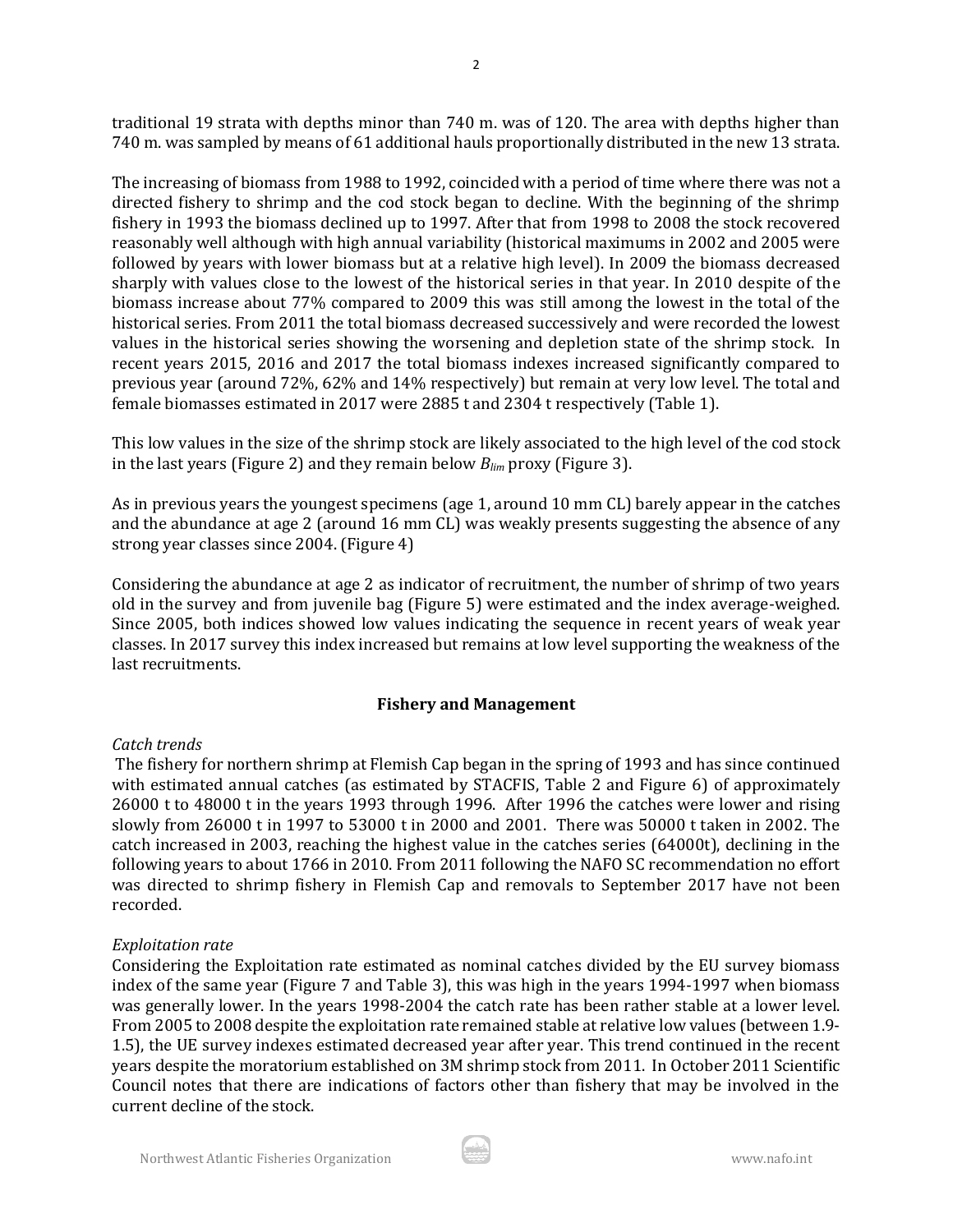#### *Effort and TAC regulation*

From 2011 meeting, Scientific Council (NAFO 2011) noted the stock was at very low level in the time series; bellow *Blim* and remaining in a state of impaired recruitment. Therefore, Scientific Council recommended that fishing mortality be set as close to zero as possible.

In the light of new information from EU Survey summer in 2017, the stock remains at low level in the time series and continues in the collapse zone.

Recent studies based in multispecies model developed in Gadget which covers the main commercial stocks in Flemish Cap over the period 1988-2012: cod *Gadus morhua*, redfish *Sebastes* sp. and Northern shrimp *Pandalus borealis* (Pérez-Rodríguez et al. 2016), suggest that, predation by redfish, together with fishing have been the main factors driving the shrimp stock to the collapse (Figure 2). Predation by cod contributed to the decline of shrimp especially after 2007-2008. The increment of large cod in the stock, especially since 2010, has raised the predation mortality on redfish, and it is the main factor inducing the decline of abundance and biomass in the last years.

#### **Conclusions**

The low values of the Total and Female biomass indexes from 2009 below the *Blim* proxy, confirming the strong decrease of this stock caused by the weak recruitments in the last thirteen years and the increase of cod stock, one of their most important predators.

Based on the information available in September 2016 Scientific Council recommended that the fishing mortality for 2017 was set as close to zero as possible. The new and unfavourable information from EU Survey summer in 2017, confirms the recommendation carried out within Scientific Council during autumn 2016 according to which the fishing mortality for 2018 and 2019 should be as close to zero as possible .

## **References**

Casas, J. M. 2008. Northern Shrimp (*Pandalus borealis*) on Flemish Cap Surveys 2007. NAFO SCR Doc.08/ 68, Serial No.N5600 NAFO. 2011. Scientific Council Meeting, 19-26 October, 2011.

Pérez-Rodríguez, A.; Howell, D.; Casas, M.; Saborido-Rey, F.; Ávila-de Melo, A. 2016. Dynamic of the Flemish Cap commercial stocks: use of a gadget multispecies model to determine the relevance and synergies between predation, recruitment and fishing**.** *(doi: 10.1139/cjfas-2016-0111).*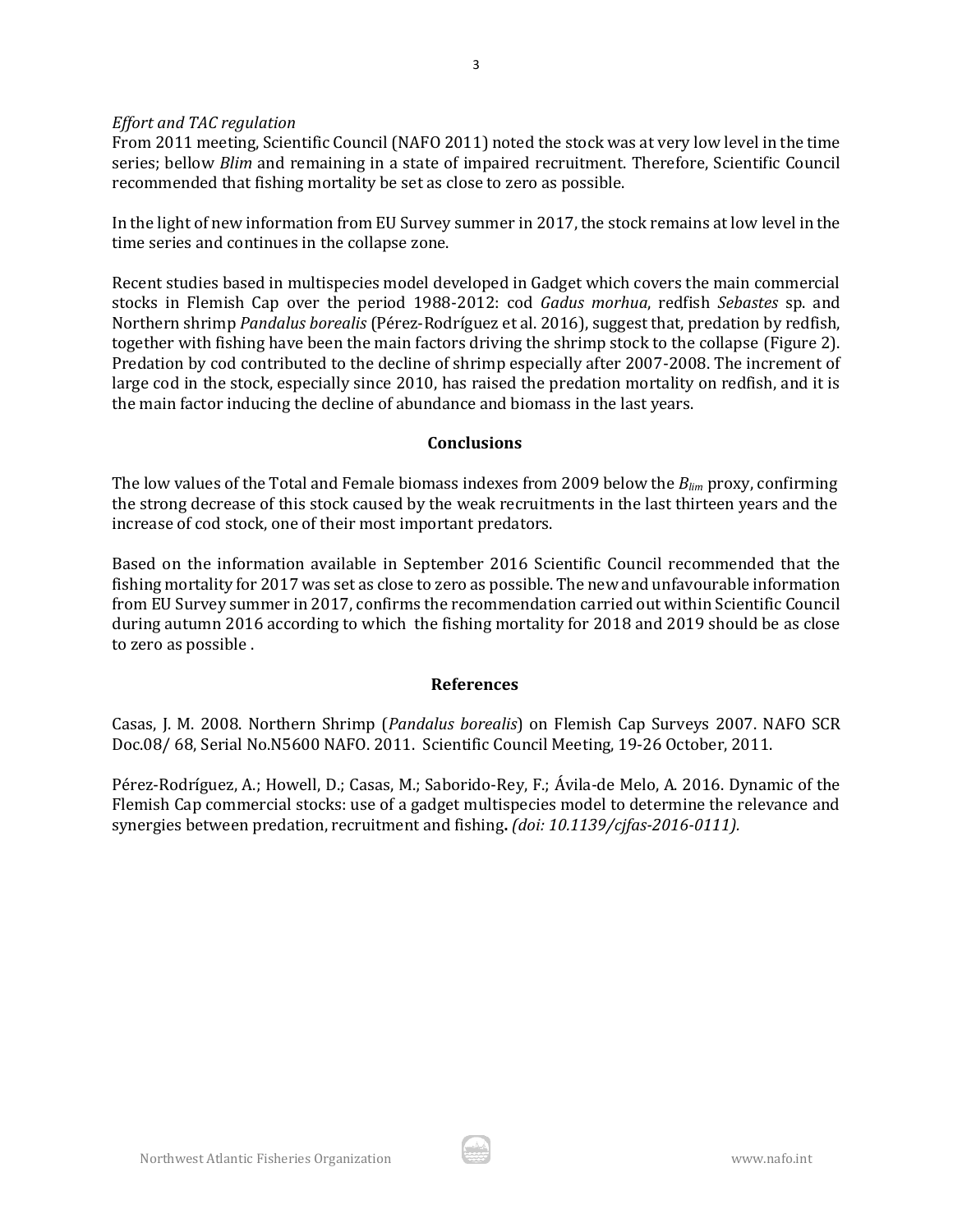| Year  | Total          | <b>Total Mean</b><br>Catch per | Female      | <b>Female Mean</b><br>Catch per |  |  |  |
|-------|----------------|--------------------------------|-------------|---------------------------------|--|--|--|
|       | <b>Biomass</b> | tow                            | Biomass (t) | tow                             |  |  |  |
|       | (t)            | (kg)                           |             | (kg)                            |  |  |  |
| 1988  | 5615           | 6.98                           | 4525        | 5.63                            |  |  |  |
| 1989  | 2252           | 2.80                           | 1359        | 1.69                            |  |  |  |
| 1990  | 3405           | 4.23                           | 1363        | 1.69                            |  |  |  |
| 1991  | 11352          | 14.12                          | 6365        | 7.91                            |  |  |  |
| 1992  | 24508          | 30.48                          | 15472       | 19.24                           |  |  |  |
| 1993  | 11673          | 14.52                          | 6923        | 8.61                            |  |  |  |
| 19941 | 3879           | 4.82                           |             | 3.66                            |  |  |  |
|       |                |                                | 2945        |                                 |  |  |  |
| 1995  | 7276           | 9.05                           | 4857        | 6.04                            |  |  |  |
| 1996  | 10461          | 13.01                          | 5132        | 6.38                            |  |  |  |
| 1997  | 7449           | 9.26                           | 4885        | 6.07                            |  |  |  |
| 19982 | 39367          | 48.95                          | 11444       | 14.23                           |  |  |  |
| 1999  | 24692          | 30.70                          | 13669       | 17.00                           |  |  |  |
| 2000  | 19003          | 23.63                          | 10172       | 12.65                           |  |  |  |
| 2001  | 27204          | 33.83                          | 13336       | 16.58                           |  |  |  |
| 2002  | 36510          | 45.40                          | 17091       | 21.25                           |  |  |  |
| 2003  | 21087          | 26.22                          | 11589       | 14.41                           |  |  |  |
| 2004  | 20182          | 25.10                          | 12081       | 15.02                           |  |  |  |
| 2005  | 30675          | 38.14                          | 14381       | 17.88                           |  |  |  |
| 2006  | 16235          | 20.19                          | 11359       | 14.27                           |  |  |  |
| 2007  | 17046          | 21.20                          | 12843       | 15.97                           |  |  |  |
| 2008  | 11092          | 13.79                          | 8630        | 10.73                           |  |  |  |
| 2009  | 2797           | 3.48                           | 1764        | 2.19                            |  |  |  |
| 2010  | 4894           | 6.09                           | 3819        | 4.31                            |  |  |  |
| 2011  | 1621           | 2.02                           | 1132        | 1.39                            |  |  |  |
| 2012  | 1055           | 1.31                           | 791         | 0.98                            |  |  |  |
| 2013  | 844            | 1.05                           | 691         | 0.86                            |  |  |  |
| 2014  | 900            | 1.12                           | 716         | 0.89                            |  |  |  |
| 2015  | 1551           | 1.93                           | 1079        | 1.34                            |  |  |  |
| 2016  | 2520           | 3.08                           | 1982        | 2.46                            |  |  |  |
| 2017  | 2885           | 3.54                           | 2304        | 2.86                            |  |  |  |

Table 1. Total and Female Biomass (tons) of shrimp estimated by swept area method in the years 1988-2017 on EU Flemish Cap surveys.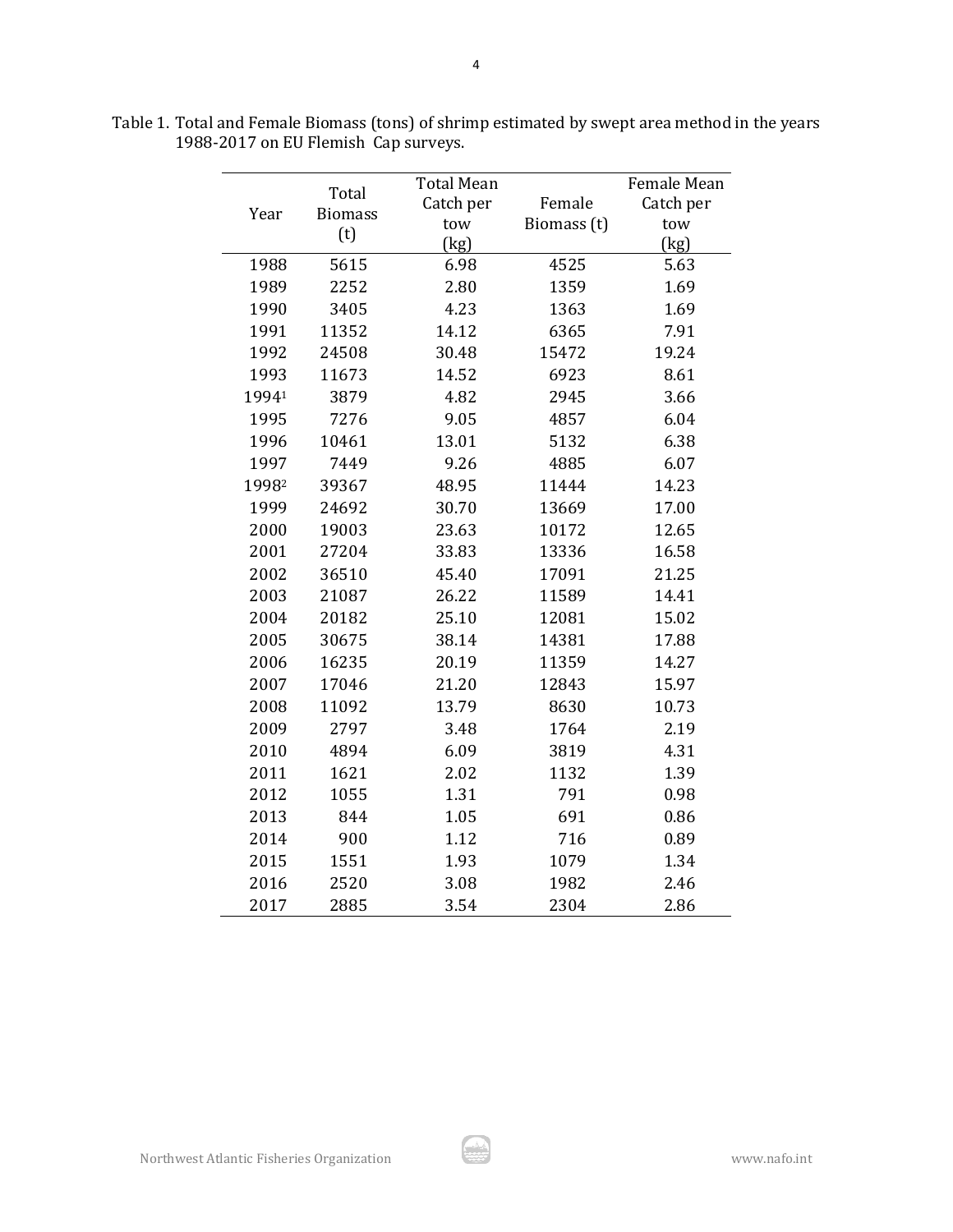| Table 2.                 |      |       |             | Annual nominal catches (t) by country of northern shrimp ( <i>Pandalus borealis</i> ) caught in NAFO Div. 3M. |                   |                  |                     |                     |                      |                      |                               |                      |                     |                    |                                                                 |                     |                     |                |          |                      |          |                                           |                |
|--------------------------|------|-------|-------------|---------------------------------------------------------------------------------------------------------------|-------------------|------------------|---------------------|---------------------|----------------------|----------------------|-------------------------------|----------------------|---------------------|--------------------|-----------------------------------------------------------------|---------------------|---------------------|----------------|----------|----------------------|----------|-------------------------------------------|----------------|
| <b>Nation</b>            | 1993 | 1994  | 1995        | 1996                                                                                                          | 1997              | 1998             | 1999                | 2000                | 2001                 | 2002                 | 2003                          | 2004                 | 2005                | 2006               | 2007                                                            | 2008                | 2009                | 2010           |          |                      |          | 2011* 2012* 2013* 2014* 2015* 2016* 2017* |                |
| Canada                   | 3724 | 1041  | 970         | 906                                                                                                           | 807               | 484              | 490 $^2$            | $618^{2}$           | 295                  | 16                   |                               |                      |                     | 10 <sup>1</sup>    |                                                                 |                     |                     |                |          |                      |          |                                           |                |
| Cuba                     |      |       |             |                                                                                                               |                   |                  | 119                 | 46                  | 1037                 | 1537                 | $1462$ <sup>1</sup>           | 969 <sup>1</sup>     | 964                 | 1126               | 446 <sup>1</sup>                                                | 11                  |                     |                |          |                      |          |                                           |                |
| EU/Estonia               |      | 1081  | 2092        | 1900                                                                                                          | 3240              | 5694             | 10835               | 13256 <sup>2</sup>  | 9851                 | $14215$ <sup>2</sup> | 12851 <sup>1</sup>            | $13444$ <sup>1</sup> | $12009-1$           |                    | $84662$ 10607 <sup>2</sup> 10255 <sup>2</sup> 2152 <sup>2</sup> |                     |                     | $266^{2}$      |          |                      |          |                                           |                |
| EU/Denmark               | 800  | 400   | 200         |                                                                                                               |                   | 437              | 235                 |                     | 93                   | 359                  |                               |                      |                     |                    |                                                                 |                     |                     |                |          |                      |          |                                           |                |
| EU/Latvia                |      | 300   | 350         | 1940                                                                                                          | 997 <sup>1</sup>  | 1191             | $3080^{-1}$         | $3105$ <sup>1</sup> | 2961                 | 1892 <sup>1</sup>    | 3533 <sup>1</sup>             | $3059$ <sup>1</sup>  | $2212^{-1}$         | $1330-1$           | 1939 <sup>1</sup>                                               | $1285$ <sup>1</sup> | $1194$ <sup>1</sup> | $611^{-1}$     |          |                      |          |                                           |                |
| EU/Lithuania             |      | 1225  | 675         | 2900                                                                                                          | 1785              | 3107             | 3370                | 3529                | 2701                 | 3321                 | 3744                          | $4802-1$             | 3652                | 1245               | $1992$ <sup>1</sup>                                             | $485$ <sup>1</sup>  |                     | $102^{-1}$     |          |                      |          |                                           |                |
| EU/Poland                |      |       |             |                                                                                                               | 824               | $148-1$          | 894                 | 1692                | 209                  |                      |                               | $1158-1$             | $458-1$             | $224$ <sup>1</sup> |                                                                 |                     |                     |                |          |                      |          |                                           |                |
| EU/Portugal              | 300  |       | 150         |                                                                                                               | 170               | 203 <sup>1</sup> | 227 <sup>1</sup>    | 289                 | 420                  | $16^{-1}$            |                               | 50 <sup>1</sup>      |                     |                    |                                                                 |                     | 3                   |                |          |                      |          |                                           |                |
| EU/Spain                 | 240  | 300   | 158         | 50                                                                                                            | 423               | 912 <sup>1</sup> | 1020                | 1347                | 855                  | $674^{-1}$           | 857 <sup>1</sup>              | 1049 <sup>2</sup>    | $725^2$             | 997 <sup>2</sup>   | 768 <sup>1</sup>                                                | $406^{2}$           | $537^{\frac{1}{2}}$ | $507^{2}$      |          |                      |          |                                           |                |
| <b>EU/United Kingdom</b> |      |       |             |                                                                                                               |                   |                  |                     |                     |                      |                      | $547^{-1}$                    |                      |                     |                    |                                                                 |                     |                     |                |          |                      |          |                                           |                |
| Faroe Is.                | 7333 | 6791  | 5993        | 8688                                                                                                          | 7410              | 9368             | 9199                | $7719^2$            | $10228$ <sup>2</sup> | $8516^{2}$           | $12676$ <sup>2</sup>          | 4952 <sup>1</sup>    | 2457                | 1102               | $2303-1$                                                        | 1201                | $1349-1$            | $495-1$        |          |                      |          |                                           |                |
| France (SPM)             |      |       |             |                                                                                                               | 150               |                  |                     | 138                 | 337                  | 161                  |                               |                      | 487                 |                    | $741^{-1}$                                                      |                     | 193 <sup>1</sup>    |                |          |                      |          |                                           |                |
| Greenland                | 3788 | 2275  | $2400^{-1}$ | 1107                                                                                                          | 104               | 866 <sup>1</sup> | 576                 | $1734$ <sup>1</sup> |                      | 644 <sup>1</sup>     | 1990 <sup>2</sup>             |                      | $12^{-1}$           | 778 <sup>2</sup>   |                                                                 |                     |                     |                |          |                      |          |                                           |                |
| Iceland                  | 2243 | 2355  | 7623        | 20680                                                                                                         | 7197 <sup>1</sup> | 6572             | $9277$ $^{2}$       | $8912^2$            | $5265^2$             | 5754                 | $4715$ <sup>1</sup>           | 3567 <sup>1</sup>    | $4014^{-1}$         | 2099               |                                                                 |                     |                     |                |          |                      |          |                                           |                |
| Japan                    |      |       |             |                                                                                                               |                   |                  |                     | 114                 | 130                  | $100^{-1}$           | 117                           |                      |                     |                    |                                                                 |                     |                     |                |          |                      |          |                                           |                |
| <b>Norway</b>            | 7183 | 8461  | 9533        | 5683                                                                                                          | 1831 <sup>1</sup> | $1339-1$         | $2975$ <sup>1</sup> | 2669 <sup>2</sup>   | 12972 <sup>1</sup>   |                      | $11833-1$ 21238 <sup>-1</sup> | $11738$ <sup>1</sup> | $223-1$             | $890^2$            | $1914$ <sup>1</sup>                                             | 321 <sup>2</sup>    |                     |                |          |                      |          |                                           |                |
| Russia                   |      | 350   | 3327        | 4445                                                                                                          | 1090              |                  | 1142                | 7070                | 5687                 | 1176                 | $3^1$                         | 654                  | $266^{\frac{1}{2}}$ | 46 <sup>1</sup>    | $73^1$                                                          | $21^{-1}$           | 20                  | 7 <sup>1</sup> |          |                      |          |                                           |                |
| Ukraine                  |      |       |             |                                                                                                               |                   |                  |                     |                     | 348                  |                      | 237 <sup>1</sup>              | 315                  |                     | 282 <sup>1</sup>   |                                                                 |                     |                     |                |          |                      |          |                                           |                |
| <b>USA</b>               |      |       |             |                                                                                                               |                   |                  |                     | 629                 |                      |                      |                               |                      |                     |                    |                                                                 |                     |                     |                |          |                      |          |                                           |                |
| <b>Total</b>             | 2561 | 24579 | 33471       | 48299                                                                                                         | 26028             | 30321            | 43439               | 52867               | 53389                | 50214                | 63970                         | 45757                | 27479               | 18595              | 20741                                                           | 13985               | 5448                | 1988           | $\Omega$ | $\Omega$<br>$\Omega$ | $\Omega$ | $\Omega$                                  | 0 <sup>3</sup> |

Table 2. Annual nominal catches (t) by country of northern shrimp (*Pandalus borealis*) caught in NAFO Div. 3M.

 $^{\rm 1}$  NAFO Statlant 21 A

<sup>2</sup> From the fisheries biologist of respective countries

<sup>3</sup> Reported to NAFO provisionally

\* Moratorium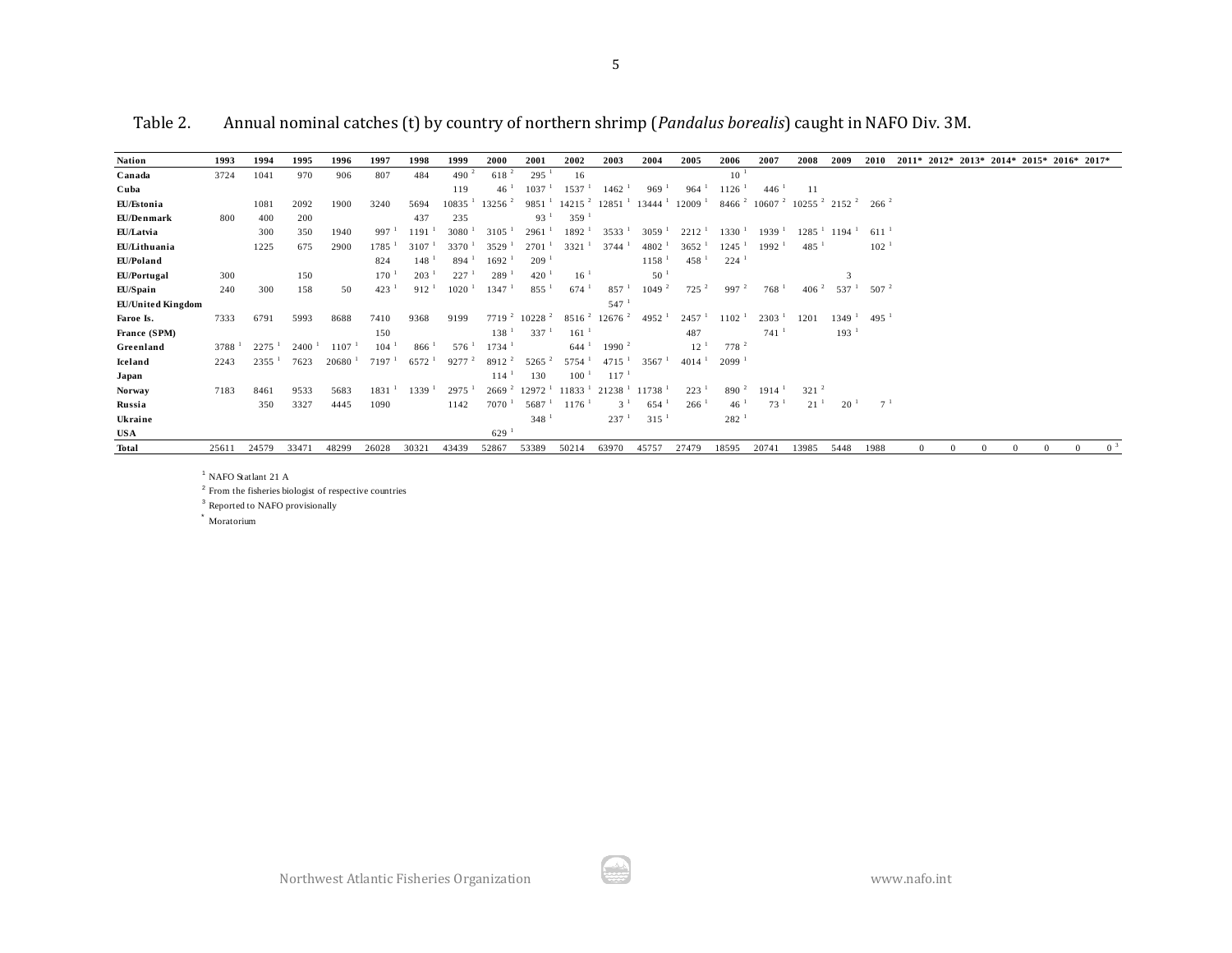| Year  | Nominal<br>Catches | <b>UE Survey</b><br>Female<br>Index | Exploitation<br>Rate |  |  |  |
|-------|--------------------|-------------------------------------|----------------------|--|--|--|
| 1993  | 25611              | 6923                                | 3.7                  |  |  |  |
| 1994  | 24579              | 2945                                | 8.3                  |  |  |  |
| 1995  | 33471              | 4857                                | 6.9                  |  |  |  |
| 1996  | 48299              | 5132                                | 9.4                  |  |  |  |
| 1997  | 26028              | 4885                                | 5.3                  |  |  |  |
| 1998  | 30321              | 11444                               | 2.6                  |  |  |  |
| 1999  | 43439              | 13669                               | 3.2                  |  |  |  |
| 2000  | 52867              | 10172                               | 5.2                  |  |  |  |
| 2001  | 53389              | 13336                               | 4.0                  |  |  |  |
| 2002  | 50214              | 17091                               | 2.9                  |  |  |  |
| 2003  | 63970              | 11589                               | 5.5                  |  |  |  |
| 2004  | 45757              | 12081                               | 3.8                  |  |  |  |
| 2005  | 27479              | 14381                               | 1.9                  |  |  |  |
| 2006  | 18595              | 11359                               | 1.6                  |  |  |  |
| 2007  | 20741              | 12843                               | 1.6                  |  |  |  |
| 2008  | 13985              | 8630                                | 1.6                  |  |  |  |
| 2009  | 5448               | 1764                                | 3.1                  |  |  |  |
| 2010  | 1988               | 3819                                | 0.5                  |  |  |  |
| 2011* | 0                  | 1132                                | 0.0                  |  |  |  |
| 2012* | 0                  | 791                                 | 0.0                  |  |  |  |
| 2013* | $\overline{0}$     | 691                                 | 0.0                  |  |  |  |
| 2014* | 0                  | 716                                 | 0.0                  |  |  |  |
| 2015* | 0                  | 1079                                | 0.0                  |  |  |  |
| 2016* | 0                  | 1982                                | 0.0                  |  |  |  |
| 2017* | 0                  | 2304                                | 0.0                  |  |  |  |

Table 3. Exploitation Rate of Shrimp (Div. 3M) as Nominal Catches (tons) divided by UE Survey Female Index (tons).

\*moratorium on fishing shrimp in 3M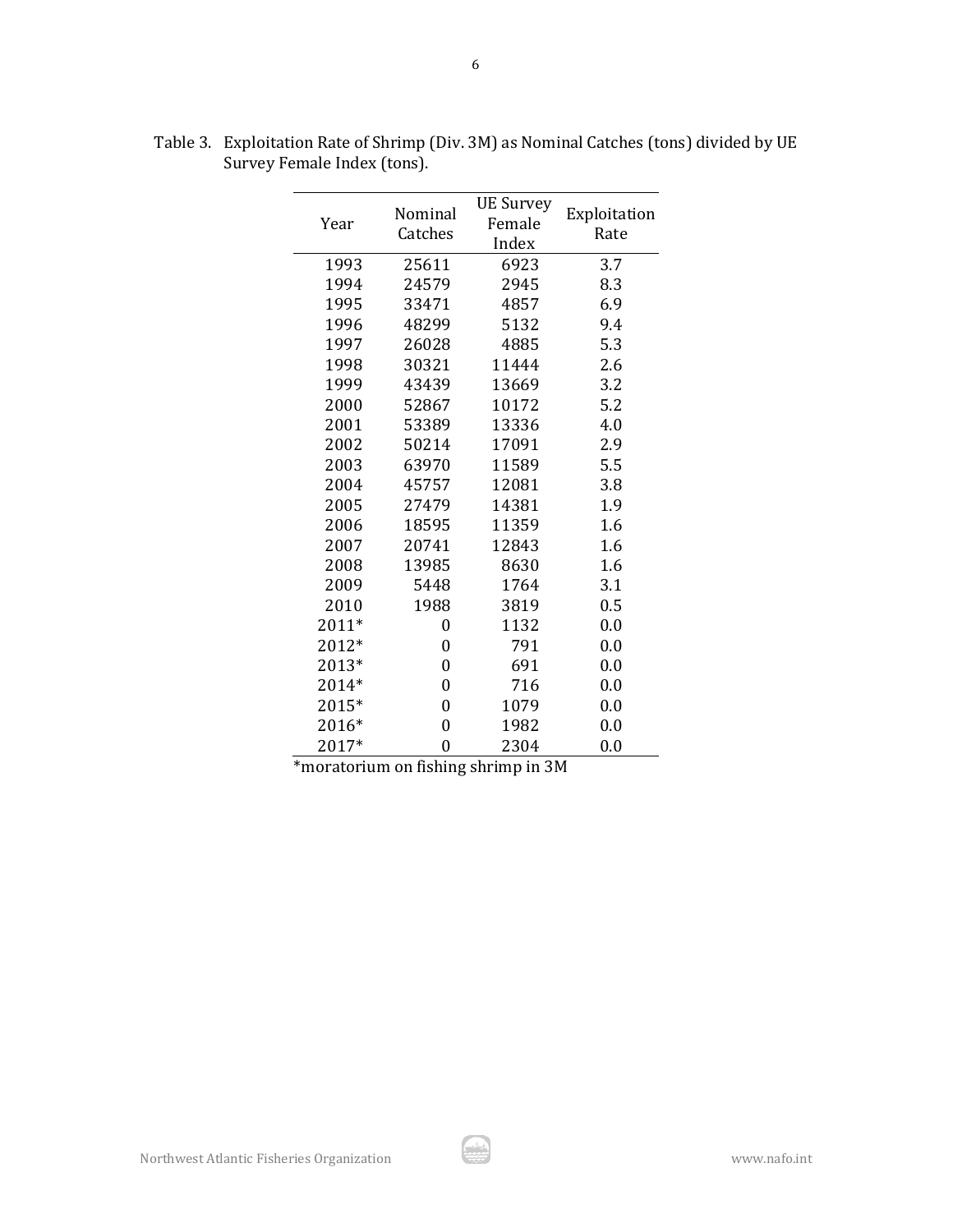

Fig. 1. Chart with the positions of the hauls carried out in EU Flemish Cap survey 2017.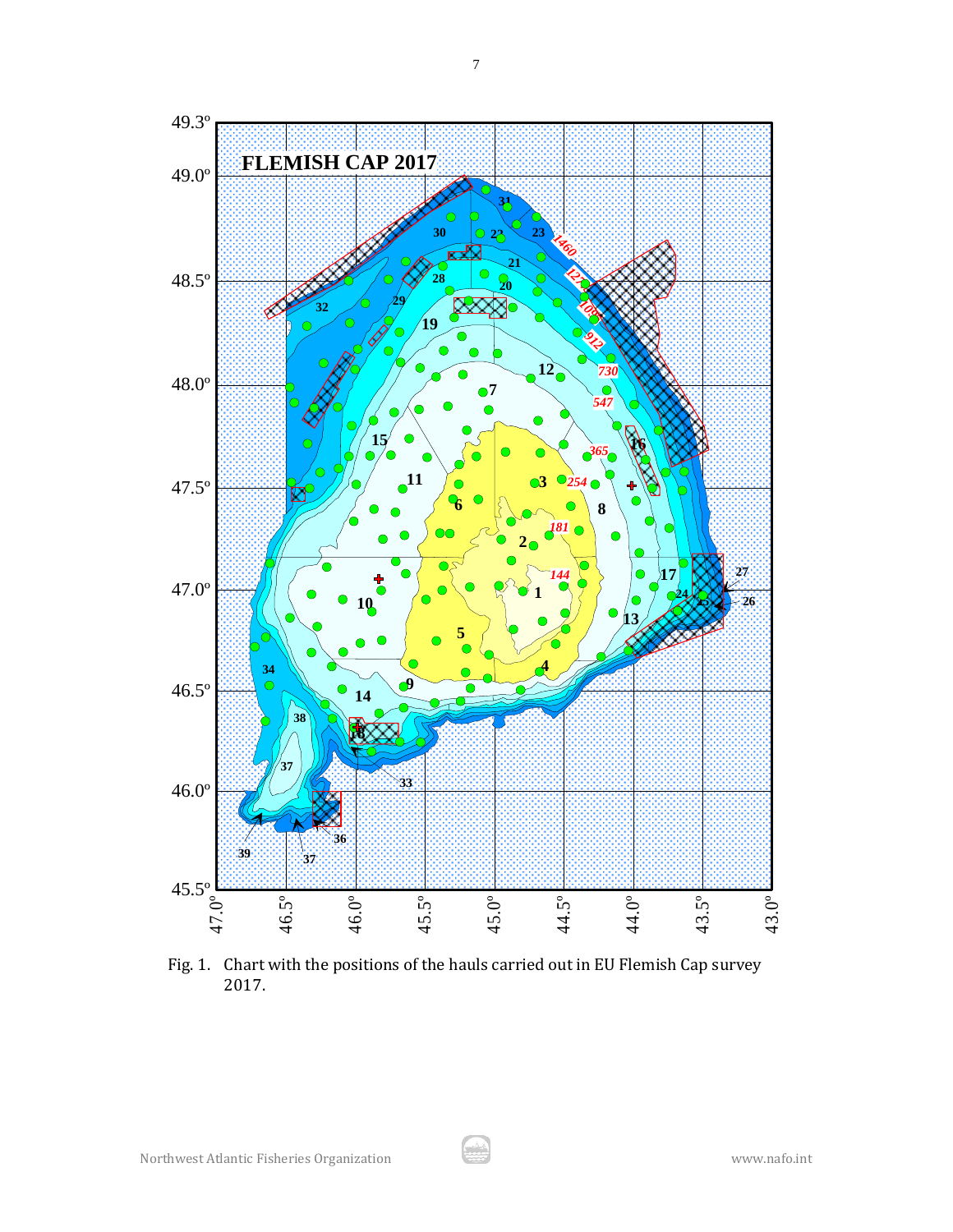

Fig. 2. Cod, Redfish and Female shrimp biomass from EU trawl surveys on Flemish Cap, 1988-2017.



Fig. 3. EU survey female shrimp biomass in the years 1988-2017 on Flemish Cap and *Blim* proxy of 3M shrimp stock.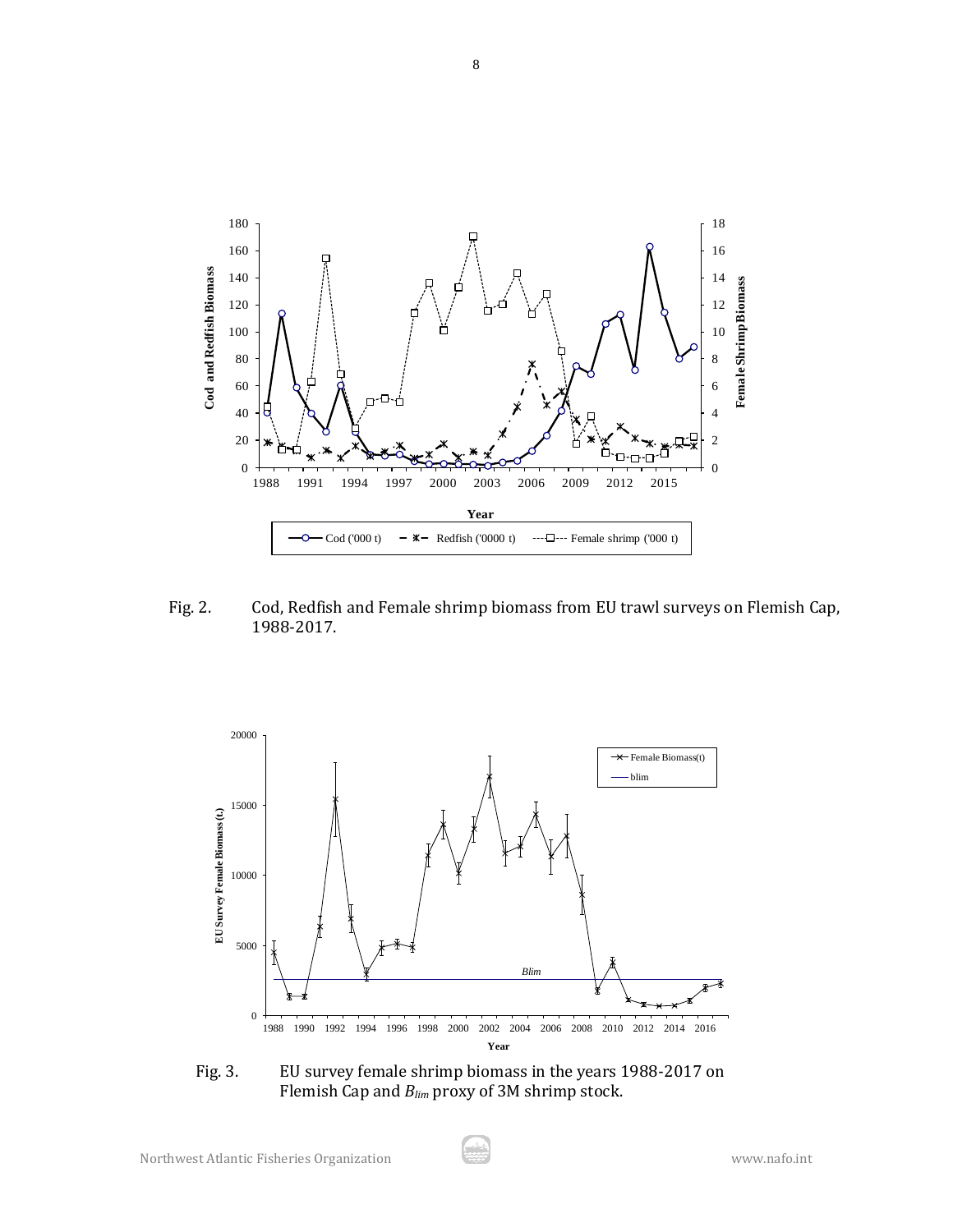

Fig. 4. Shrimp size distribution from Flemish Cap 2005 -2017 surveys. Y-Axis=Frequency (106), X-Axis=Carapace Length (mm).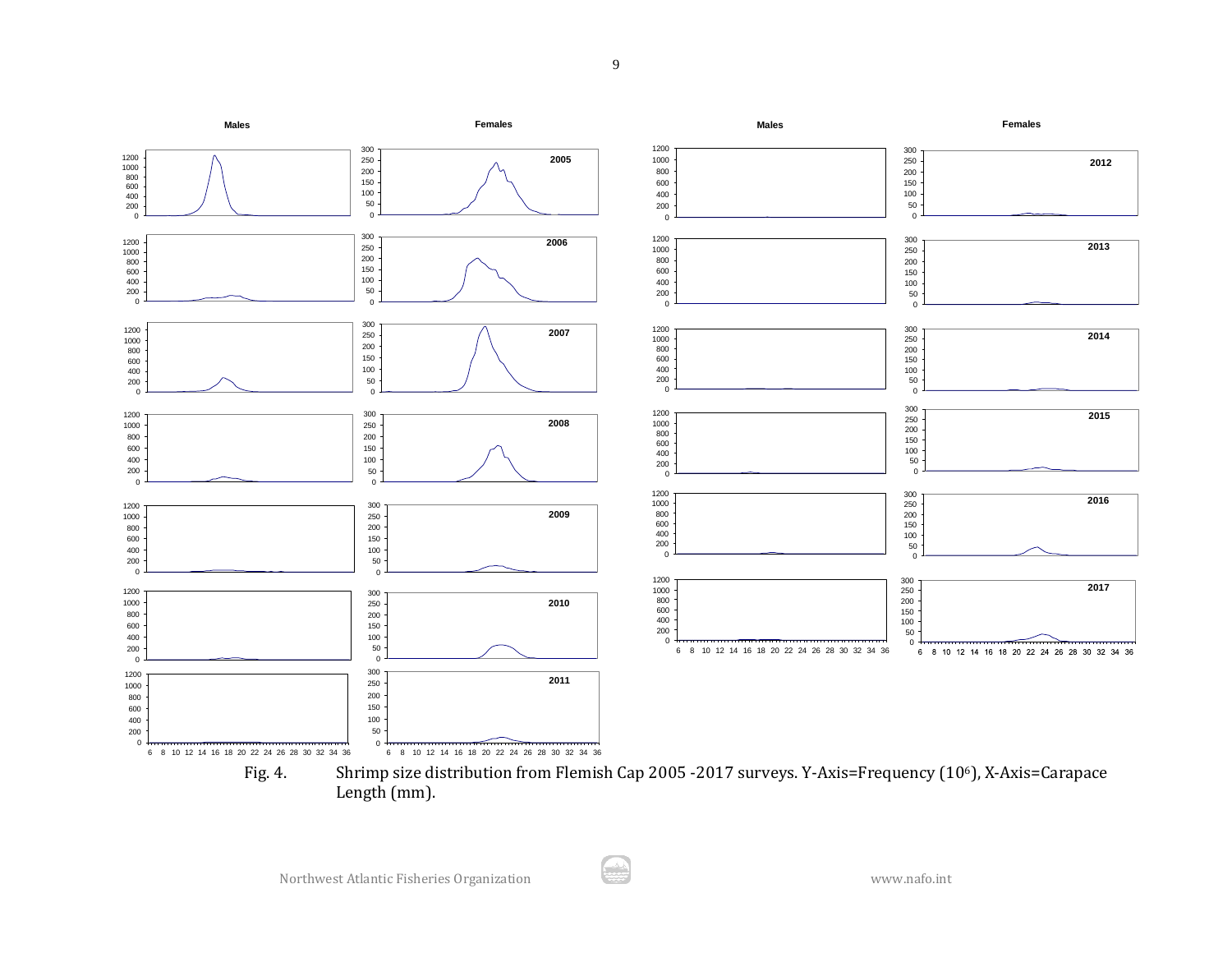

Fig. 5. Abundance indexes at age 2 obtained in EU Flemish Cap surveys from Lofoten gear (black line) and Juvenile bag (dotted line).



Fig. 6. Trends in NAFO Div. 3M northern shrimp (*Pandalus borealis*) catch (t) and Recommended catches over the period 1993-2017.